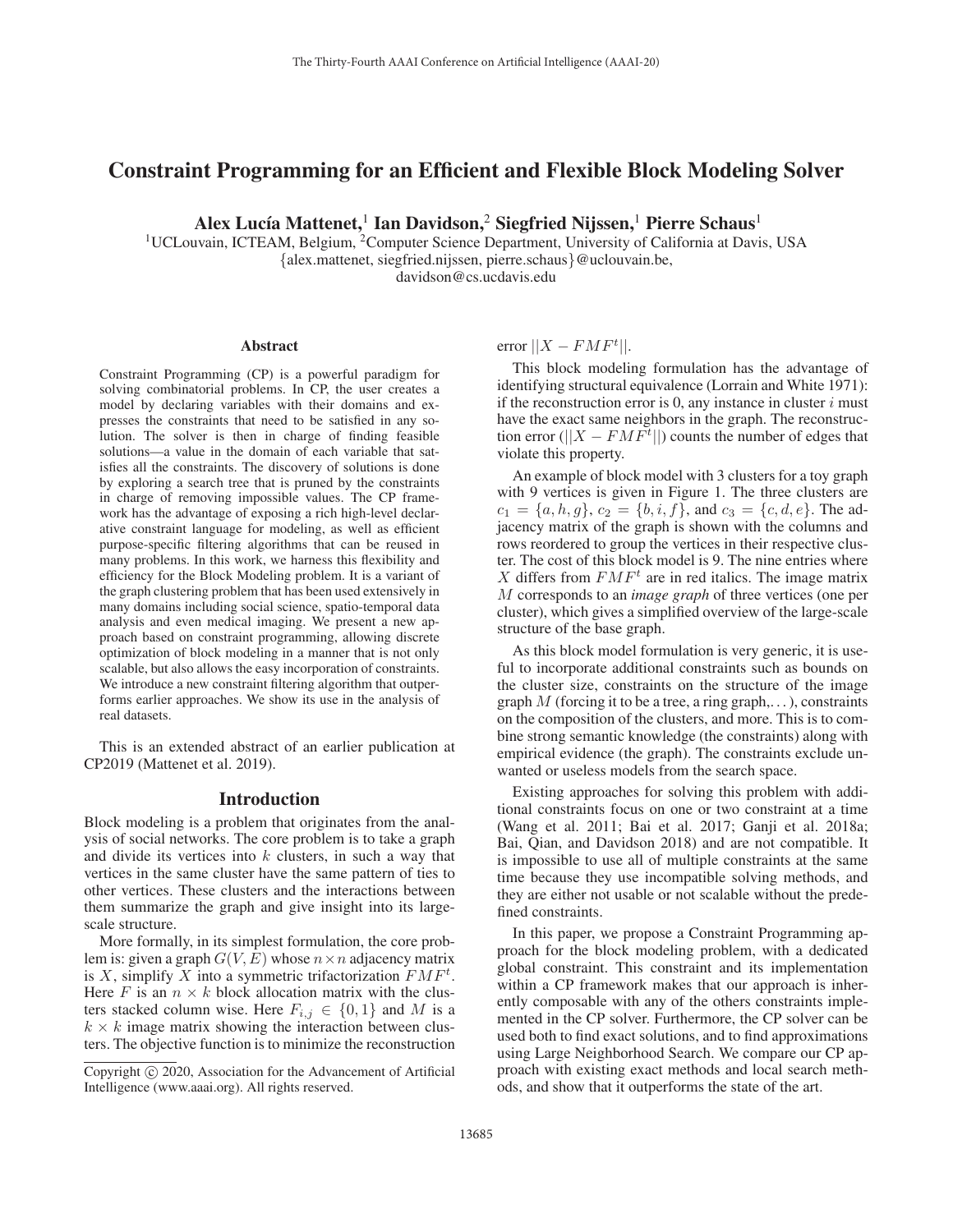

Figure 1: Illustration of a block model for a small graph. The adjacency matrix  $X$  has been reordered to group the vertices in their respective clusters. The entries where the  $X$  differs from the model are in red italics. The cost of this block model is 9.

## Constraint Programming Approach

Constraint Programming is a powerful paradigm for solving combinatorial search problems. It has been successfully applied to many domains, such as scheduling, planning, vehicle routing, and bioinformatics (Rossi, van Beek, and Walsh 2006). The basic idea of CP is that the user gives a description of the problem in terms of variables and constraints between them, and a solver will search for suitable solutions. We refer to (L. Michel 2019) for more information on CP and CP systems.

In recent years, there has been a trend for using CP in data mining (Bessiere et al. 2016; Aoga, Guns, and Schaus 2016; Dao et al. 2018). Many data mining and AI problems are fundamentally discrete optimization. However, these discrete optimization problems are typically relaxed to continuous optimization problems for mathematical convenience, as is often the case for the block modeling problem. The continuous relaxation means compromise in terms of i) loss of interpretability and ii) inability to enforce semantic constraints. CP formulations allow us to model the problem correctly, as well as giving us access to efficient generic solvers and heuristics, and ease of modification and extension of the model, with a treasure-trove of existing additional constraints which can be added or removed to fit the specific problem and domain-specific expertise.

There is work on incorporating CP as a component inside existing iterative block modeling algorithms (Ganji et al. 2018b), but to our knowledge there exists no efficient solver for this problem developed entirely within the CP framework. In our work, we fill this gap by introducing a CP model for the Block Modeling problem, with a dedicated constraint and filtering algorithm.

|                | class BMCP (graph: Digraph, val k: Int) extends CPModel {   |
|----------------|-------------------------------------------------------------|
| $\overline{2}$ | <b>val</b> $n =$ qraph.n // number of nodes in the graph    |
| 3              | $val$ $X = graph.addiacencyMatrix$                          |
| $\overline{4}$ | // CP variables                                             |
| 5              | <b>val</b> $C = \text{Array}.fill(n) (CPIntVar(0 until k))$ |
| 6              | <b>val</b> $M = \text{Array}.fill(k,k) (CPIntVar(0, 1))$    |
| $\tau$         | <b>val</b> $cost = Array, fill(k, k) (CPIntVar(0 to n*n))$  |
| 8              | <b>val</b> totalCost = CPIntVar(0 to $n*n$ )                |
| $\overline{9}$ | // CP constraints                                           |
| 10             | for $(c \le 0$ until k) add (at Least $(1, C, c)$ )         |
| 11             | add(sum(cost.flatten, totalCost))                           |
| 12             | add(blockModelCost(X, M, C, cost, totalCost))               |
| 13             |                                                             |

Listing 1: Implementation of the model for OscaR

### CP Model for Block Modeling

The description (the *CP model*) for the block modeling problem is given in Listing 1. The code is written for OscaR (Team 2012), an open-source Scala CP library. The constructor for the class takes two parameters: a directed graph and the number of clusters  $k$ . With those, it instanciates the necessary variables and constraints, and registers them to OscaR's CP solver. Not included in this example is the code defining the search heuristics and starting the solver.

There are four groups of variables in our model. Each variable has a domain, which is the set of values it can take. They are defined as follows:

- **Line 5, C:** *n* cluster variables, with  $C_i = c$  if vertex *i* is in cluster  $c$ . This is a different formulation of the  $F$  matrix;
- **Line 6,** M:  $k \times k$  image matrix variables, with  $M_{cd} = 0$  if the image graph has no arc from cluster  $c$  to cluster  $d$ , and 1 if it is has such interactions;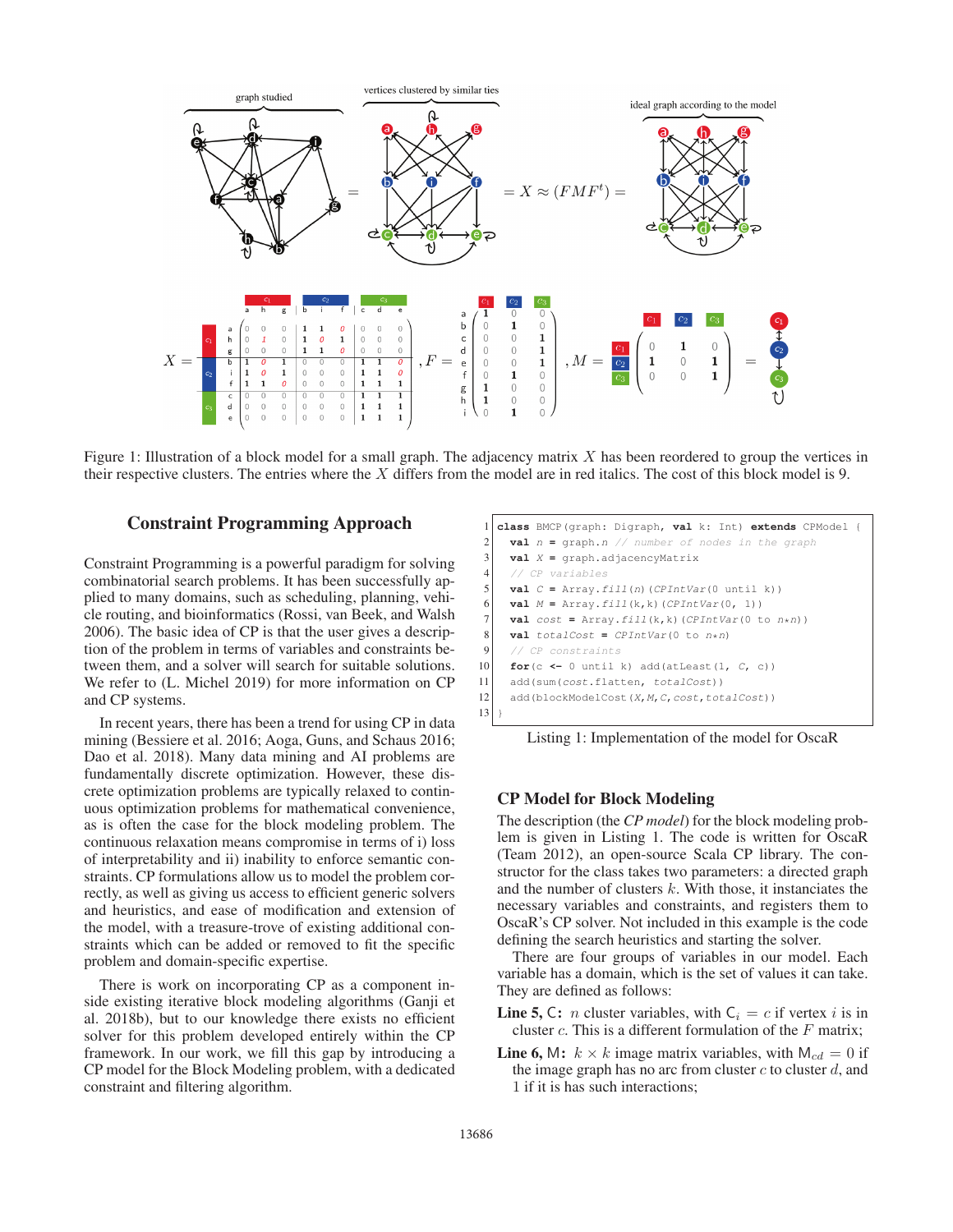Line 7, cost:  $k \times k$  variables, with cost<sub>cd</sub> is the number of errors in block  $c, d : \# \{(i, j) \mid X_{ij} \neq \mathsf{M}_{cd}, \mathsf{C}_i = c$ , and  $C_i = d$  the number of entries with rows in cluster c and columns in cluster  $d$  where the value in  $X$  do not match  $M_{cd}$ ;

**Line 8,** totalCost: a variable representing  $||X - FMF^t||$ .

CP systems all come with a library of common constraints, such as  $\text{sum}(x, s)$  ensuring that  $\sum_i x_i = s$ ,<br>at Least (n x y) ensuring that at least n variables in x have  $attleast(n, x, v)$  ensuring that at least n variables in x have value v, etc. These are general constraints that appear in a wide range of problems and can be composed together. In line 10, we use atLeast constraints to ensure that there is at least one vertex in each cluster, and in line 11, we use a sum constraint to ensure that the total cost of the solution and the individual cost of every block stays consistent.

Other constraints are implemented for a domain-specific task. For examples, there are constraints for vehicle routing, for planning, for scheduling, and more. These constraints are less generic than the ones mentioned previously, but their filtering algorithm is much more efficient than the composition of multiple simple constraints.

In this work, we implemented a domain-specific constraint for the block modeling problem, blockModelCost. It is called on line 12. It filters the values of the different variables along the search, ensuring that the cost and totalCost variables stay consistent with their definiton with respect to X, C and M. Specifically, it ensures  $\sum_{i=1}^{n} \sum_{j=1}^{n} |X_{ij} |M_{C_iC_j}| \leq \text{totalCost}$  and  $\sum_{i=1}^n \sum_{j=1}^n (C_i = c) \cdot (C_j = d)$  $d) \cdot |X_{ij} - M_{cd}| \leq \textsf{cost}_{cd} \ \forall c, d.$ 

The intuition for blockModelCost's filtering algorithm is that we keep track of some key values depending on the current partial assignment of vertices into clusters, and use these values to calculate a lower bound on the cost of the best block model possible with this partial assignment. These bounds are used to prune inconsistent values. The complete details and the pseudocode of the algorithm are given in the full paper, along with a discussion of its complexity.

#### Optimizing the Search Procedure

In constraint programming, the formulation of the problem is kept separate from the search procedure. The search procedure is a branch and bound depth-first-search on the space of possible assignments of values to the C and M variables. At every node of the search, the solver will call a dedicated algorithm for each relevant constraint. These are called the constraints' *filtering algorithms*. They prune *inconsistent* values from the search space, i.e. values from the domain of their associated variables which cannot lead to a valid solution. If a variable has all its values pruned from its domain, then no valid solution can be found along this path of the search, and the solver backtracks. Once the solver finds a first solution with totalCost =  $x$ , it will continue the search with the additional constraint that totalCost  $\langle x, x \rangle$  repeating this until the optimal solution has been found.

Two important components of a search procedure are the variable and value ordering heuristics. These should permit discovering rapidly good incumbent solutions in order to prune the search tree. Since the problem also exhibits value

symmetries, we use a dynamic symmetry breaking scheme during the search. When the search space becomes too large, and there is no hope to explore completely the search tree, LNS (Large Neighborhood Search) (Shaw 1998) can be used on top of CP to diversify the search and discover good solutions rapidly.

Value and Variable Ordering Heuristic When arriving at a branching point in the search, the CP solver must decide which variable to branch on and what value to try first. These decisions are called *variable ordering* and *value ordering*. Selecting the right ordering for the problem can significantly improve the efficiency of the solver.

For the CP model presented here, there are two sets of variables we can branch on (C and M). Since the blockModelCost constraint filters mostly based on the vertices which have been bound, it is better to branch on those before branching on M variables. The ordering of the C variables can further be refined with modern first-fail learning heuristics (Gay et al. 2015; Hebrard and Siala 2017; Michel and Hentenryck 2012). A good value heuristic for the clusters can also be constructed from our global constraint. We calculate  $\delta_{i\mapsto x}(c, d)$ , a lower bound on the added cost of assigning vertex i to cluster x so a good heuristic is to of assigning vertex  $i$  to cluster  $x$ , so a good heuristic is to branch first on  $C_i = \operatorname{argmin}_x \sum_{c,d} \delta_{i \mapsto x}(c, d)$ , i.e. branch<br>first on the value for which we expect the least increase in first on the value for which we expect the least increase in cost.

Symmetry Breaking for the Block Modeling Problem Symmetry breaking permits to drastically reduce the search. Symmetries can generally be avoided by adding constraints to the model. Unfortunately, this approach suffers from a bad interaction with the search as good solutions that were discovered early may become unfeasible because of the symmetry breaking constraints (Van Hentenryck and Michel 2008). Therefore, a dynamic symmetry breaking during search strategy is generally more efficient. At every stage of the search, all-but one child nodes leading to symmetrical states are discarded.

The search space for this CP formulation of the block modeling problem has a number of symmetries, which are discussed in the full paper. Here we will only present one. It is clear that as long as the clusters stay the same, their labels can be changed. This kind of symmetry can be broken with a dynamic symmetry-breaking scheme: when branching on a C<sub>i</sub> variable, the solver explores branches C<sub>i</sub> = 1, C<sub>i</sub> =  $2, \ldots, C_i = m + 1$  where m is the largest value bound to a C variable  $m = \max\{v \mid \exists i : C_i = \{v\}\}\)$ . This way we avoid exploring symmetrical states, without harming the value heuristics.

### Evaluation and Results

In the full paper, we compare the performance of our CP approach to the current state of the art for exact solving of the Block Modeling problem, which uses a MIP model (Dabkowski, Fan, and Breiger 2016). We measure the run time to completion on well-studied datasets from the literature, and show that our approach is order of magnitudes better.